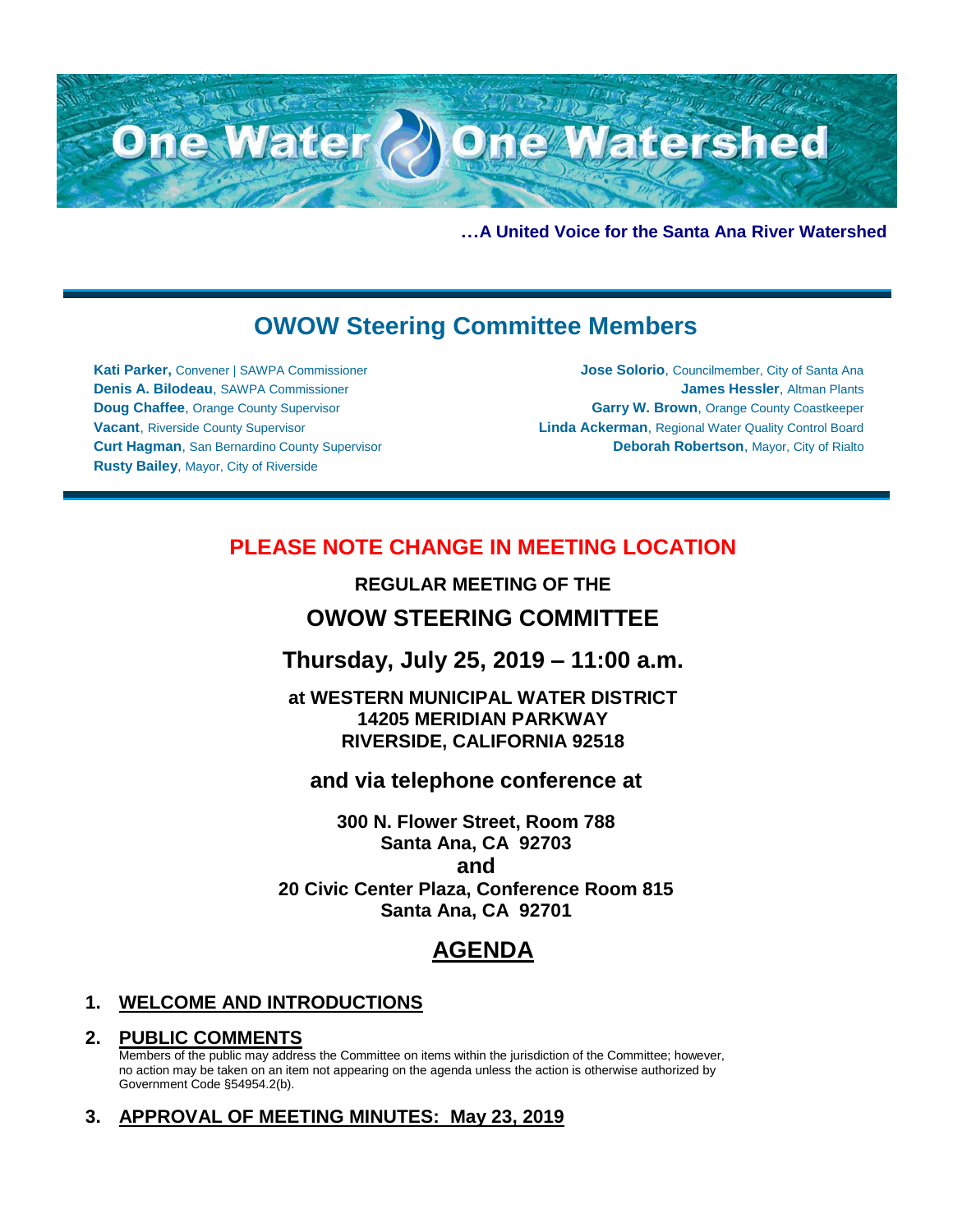One Water One Watershed

**…A United Voice for the Santa Ana River Watershed**

#### **4. BUSINESS ITEMS**

**A. Disadvantaged Community Involvement (DCI) Program Technical Assistance Criteria (SC#2019.9) Recommendation:** Receive and file. Matthew Howard **B. Soboba Band of Luiseno Indians Residential Asbestos Cement Pipe Abandonment and Replacement Project – Disadvantaged Communities Involvement (DCI) Program Technical Assistance Project (SC#2019.8) Recommendation:** Consider recommending the proposed Soboba Band of Luiseno Indians Residential Asbestos Cement Pipe Abandonment and Replacement Project to the SAWPA Commission for funding under the Disadvantaged Communities Involvement (DCI) Program. Matthew Howard **C. Final Report from Departing CivicSpark Water Fellows (SC#2019.11) Recommendation:** Receive and file. Matthew Howard **D. North Orange County Stakeholder Group Integrated Regional Water Management (IRWM) Portfolio and the Department of Water Resources (DWR) Review of the OWOW Plan Update 2018 (SC#2019.10) Recommendation:** Consider recommending the North Orange County Stakeholder Group Integrated Regional Water Management (IRWM) projects to be added to the previous portfolio of projects submitted to SAWPA Commission for funding under the Department of Water Resources (DWR) Ian Achimore

### **5. ADJOURNMENT**

Proposition 1 IRWM Round 1 grant program.

#### **PLEASE NOTE:**

Americans with Disabilities Act: Meeting rooms are wheelchair accessible. If you require any special disability related accommodations to participate in this meeting, please contact (951) 354-4220 or kberry@sawpa.org. Notification at least 48 hours prior to the meeting will enable staff to make reasonable arrangements to ensure accessibility for this meeting. Requests should specify the nature of the disability and the type of accommodation requested.

Materials related to an item on this agenda submitted to the Commission after distribution of the agenda packet are available for public inspection during normal business hours at the SAWPA office, 11615 Sterling Avenue, Riverside, and available at www.sawpa.org, subject to staff's ability to post documents prior to the meeting.

#### **Declaration of Posting**

I, Kelly Berry, Clerk of the Board of the Santa Ana Watershed Project Authority declare that on Wednesday, July 17, 2019, a copy of this agenda has been uploaded to the SAWPA website at [www.sawpa.org](http://www.sawpa.org/) and posted at: (1) the SAWPA office, 11615 Sterling Avenue, Riverside, California; (2) the Western Municipal Water District office, 14205 Meridian Parkway, Riverside, California; (3) 300 N. Flower Street, Santa Ana, California; and (4) 20 Civic Center Plaza, Santa Ana, California.

/s/

\_\_\_\_\_\_\_\_\_\_\_\_\_\_\_\_\_\_\_\_\_\_\_\_\_\_\_\_\_\_\_\_\_\_\_\_\_\_\_ Kelly Berry, CMC